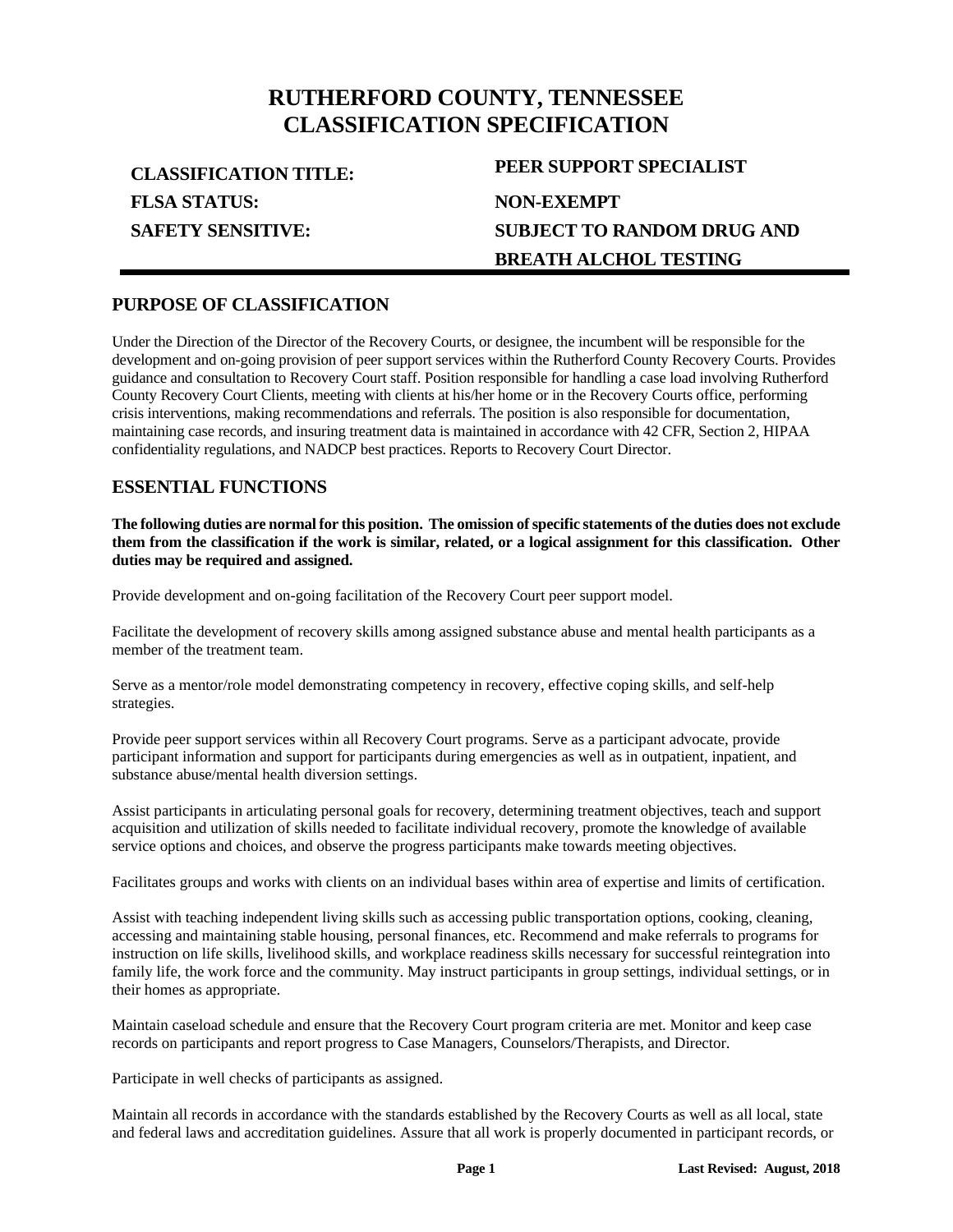#### **Rutherford County, Tennessee • Peer Support Specialist**

elsewhere, as required.

Provide guidance and consultation to Recovery Court staff to lend insight to program development and administration from the prospective of a Recovery Court participant.

Meet with the participants in his/her home, office and sober living house to ensure compliance of house rules if applicable and monitor progress; performs crisis intervention as necessary.

Assist other Recovery Court staff in the on-going development of the behavioral health recovery model and provide input in staff and treatment planning meetings.

Assure services are provided in a co-occurring capable manner.

Provide participants with information about community resources and keep current on referral resources.

Understand and follow all applicable policies and procedures including those regarding confidentiality and HIPAA regulations.

Recruit, train, and supervise Peer Recovery volunteers of the program.

Develop, expand, and maintain the Rutherford County Recovery Courts alumni association.

Prepare recommendations concerning participants appearing or reappearing in court; prepare and execute referrals to other agencies for services needed by the participants and occasionally his/her families.

Participate in community outreach activities with outside employers, employment agencies, service companies, and housing agencies to aid in finding work and living accommodations for participants in the Recovery Courts Program.

Develop and maintain Peer community.

Visit various treatment centers as necessary.

Stay abreast of current counseling techniques and best practices in Recovery Courts.

Connect Recovery Court participants and graduates to services and offers guidance to solve problems.

May be assigned or assist with any of the Recovery Court programs as required.

Conducts drug testing, as necessary, and advises the treatment team of the drug test results.

Complete work at assigned workstation as determined by supervisor.

Must work hours as scheduled.

May be required work additional hours, weekends, and holidays as requested or required to administer programs.

## **KNOWLEDGE, SKILLS, AND ABILITIES**

Ability to define problem areas with clients.

Ability to analyze and make quick, sound decisions based on information provided.

Ability to prepare detailed comprehensive reports.

Ability to counsel and utilize modern counseling techniques in dealing with clients.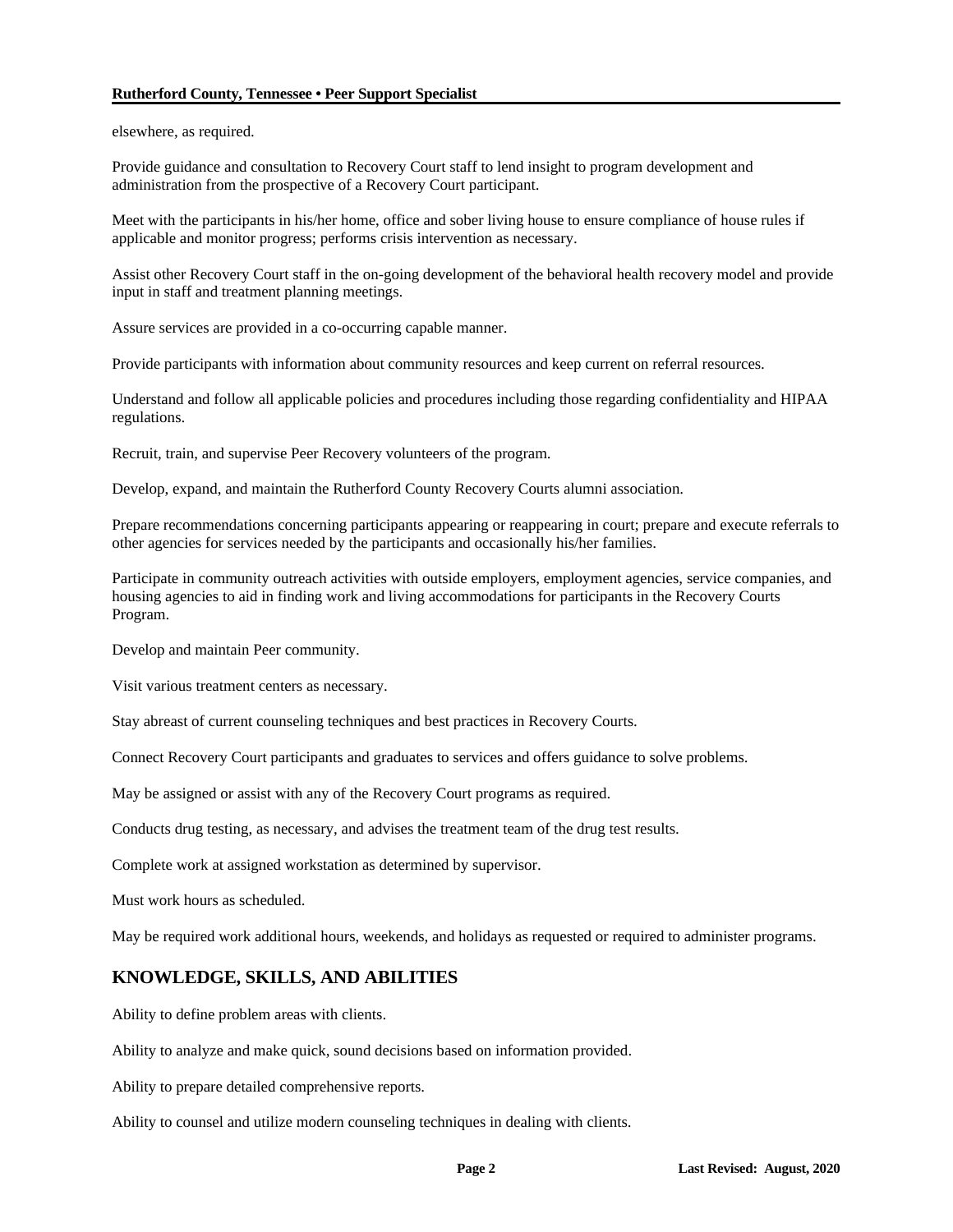Ability to organize work, set priorities and monitor details.

Ability to develop a rapport with clients.

Ability to communicate orally and in writing.

Ability to recruit and cultivate volunteers for program.

Knowledge of Social Service agencies.

Knowledge of Drug Court best practices.

Ability to work in pressure situations.

Ability to make formal presentations in court and to the public.

Knowledge of Peer Recovery services and protocols.

Skill in the operation of a personal computer including standard business applications.

Ability to publicly acknowledge and share personal recovery experiences and provide support to other persons in recovery.

Ability to facilitate individual and group meetings.

Ability to handle and maintain confidential information in conformance with HIPAA and confidentiality guidelines.

Ability to work varied days and hours including evenings, weekends, and holidays as needed.

Ability to establish and maintain professional relationships with participants, co-workers, supervisors, participant family members and the general public.

Ability to successfully complete pre-employment physical examination as required.

# **ADDITIONAL FUNCTIONS**

Performs other related duties as required.

Must be able to conduct field work on weekend, holiday, and shift work.

# **MINIMUM QUALIFICATIONS**

High School Diploma or GED; Peer Support Specialist Certification (or ability to complete certification process within 3 months of hire) required. Wellness Recovery Action Plan Certification preferred. Must provide proof of successfully completing a bona-fide behavioral health services program as a past consumer of substance abuse, mental health or cooccurring behavioral health services. Five years success within personal recovery model. Must have daily access to an operable automobile and meet the guidelines of Rutherford County Government standards of insurance upon date of employment. Must possess and maintain a valid Tennessee driver's license.

## **PERFORMANCE APTITUDES**

**Data Utilization**: Requires the ability to review, classify, categorize, prioritize, and/or analyze data. Include exercising discretion in determining data classification, and in referencing such analysis to established standards for the purpose of recognizing actual or probable interactive effects and relationships.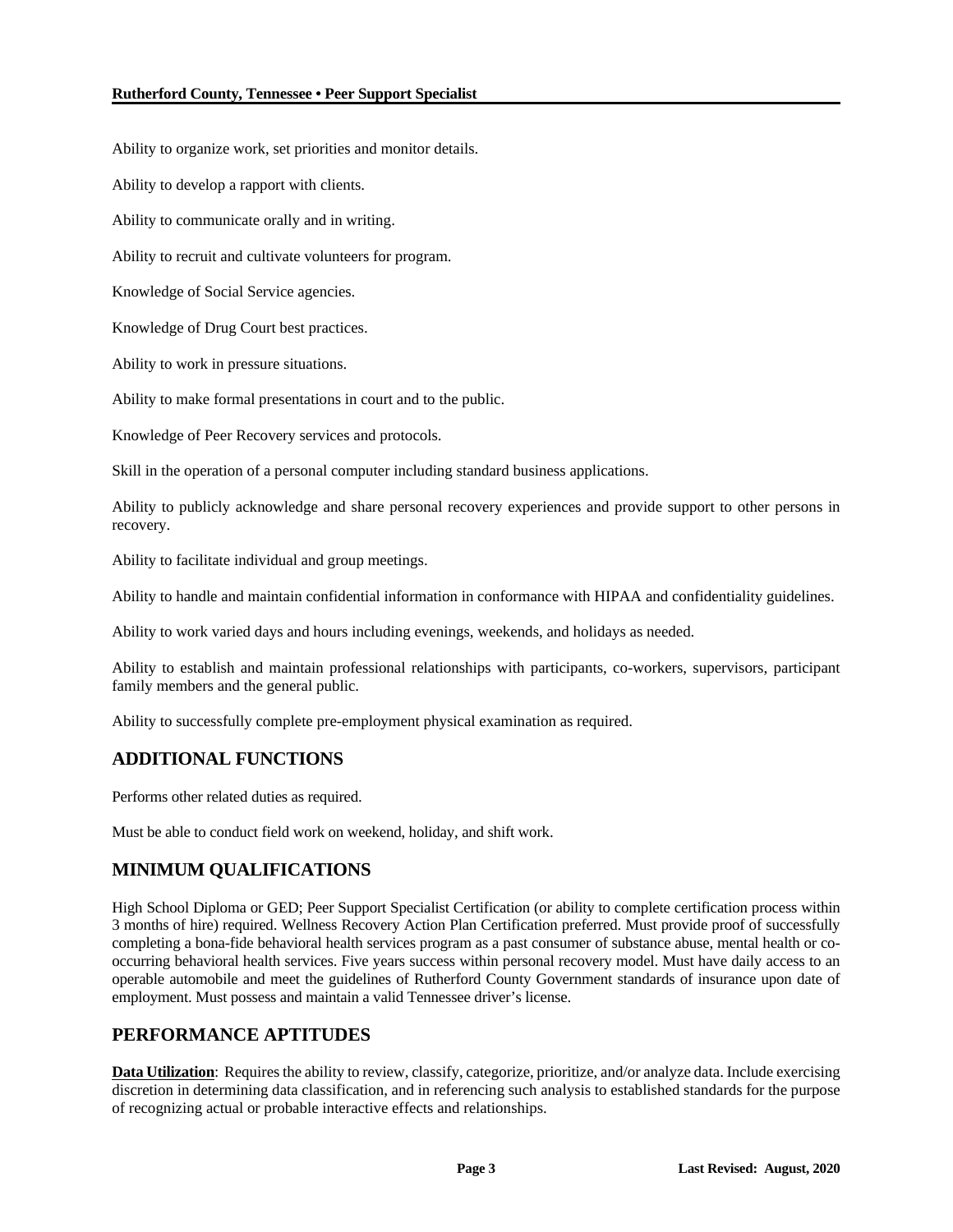#### **Rutherford County, Tennessee • Peer Support Specialist**

**Human Interaction**: Requires the ability to provide guidance, assistance, and/or interpretation to others regarding the application of procedures and standards to specific situations.

**Equipment, Machinery, Tools, and Materials Utilization**: Requires the ability to operate, maneuver and/or control the actions of equipment, machinery, tools, and/or materials used in performing essential functions. **Verbal Aptitude**: Requires the ability to utilize a wide variety of reference, descriptive, and/or advisory data and information.

**Mathematical Aptitude**: Requires the ability to perform addition, subtraction, multiplication, and division; ability to calculate decimals and percentages; may include ability to perform mathematical operations with fractions.

**Functional Reasoning**: Requires the ability to apply principles of influence systems, such as motivation, incentive, and leadership, and to exercise independent judgment to apply facts and principles for developing approaches and techniques to resolve problems.

**Situational Reasoning**: Requires the ability to exercise judgment, decisiveness and creativity in situations involving evaluation of information against sensory, judgmental, or subjective criteria, as opposed to that which is clearly measurable or verifiable.

# **ADA COMPLIANCE/PHYSICAL DEMANDS ANALYSIS**

**Physical Ability**: Tasks require the ability to exert light physical effort in sedentary to light work, but which may involve some lifting, carrying, pushing and/or pulling of objects and materials of light weight (5-10 pounds). Tasks may involve extended periods of time at a keyboard or work station.

**Sensory Requirements**: Some tasks require the ability to perceive and discriminate visual cues or signals. Some tasks require the ability to communicate orally.

**Environmental Factors**: Performance of essential functions may require exposure to adverse environmental conditions, such as traffic hazards or violence.

# **PHYSICAL DEMANDS ANALYSIS**

## **1. STANDING AND WALKING**

**Tasks:** escorting participants, monitoring participants, maintaining safety/security of facility, leading groups, walking to and from judicial building **Surface:** concrete, pavement, carpet, etc. **Estimated Total Hours: \_**2-3 **Maximum Continuous Time: \_\_**6**\_\_**

**2. SITTING**

**Tasks:** Counseling, paperwork, computer, planning, data entry, medical files **Estimated Total Hours: \_**6.5**\_ Maximum Continuous Time: \_\_**4**\_\_**

# **3. LIFTING/CARRYING**

**Objects:** laptop, participants, chairs, tables, shackles, cleaning, laundry, lunch trays, books, property boxes, supplies

| Weight       | <b>Hourly</b> | <b>Daily</b> | Weekly | <b>Monthly</b>     | <b>Never</b> |
|--------------|---------------|--------------|--------|--------------------|--------------|
| $<$ 10 lbs.  |               |              |        |                    |              |
| $11-25$ lbs. |               |              |        |                    |              |
| $26-50$ lbs. |               |              |        | $\curvearrowright$ |              |
| 51-75 lbs.   |               |              |        |                    | X            |
| 76-100 lbs.  |               |              |        |                    |              |
| $>100$ lbs.  |               |              |        |                    |              |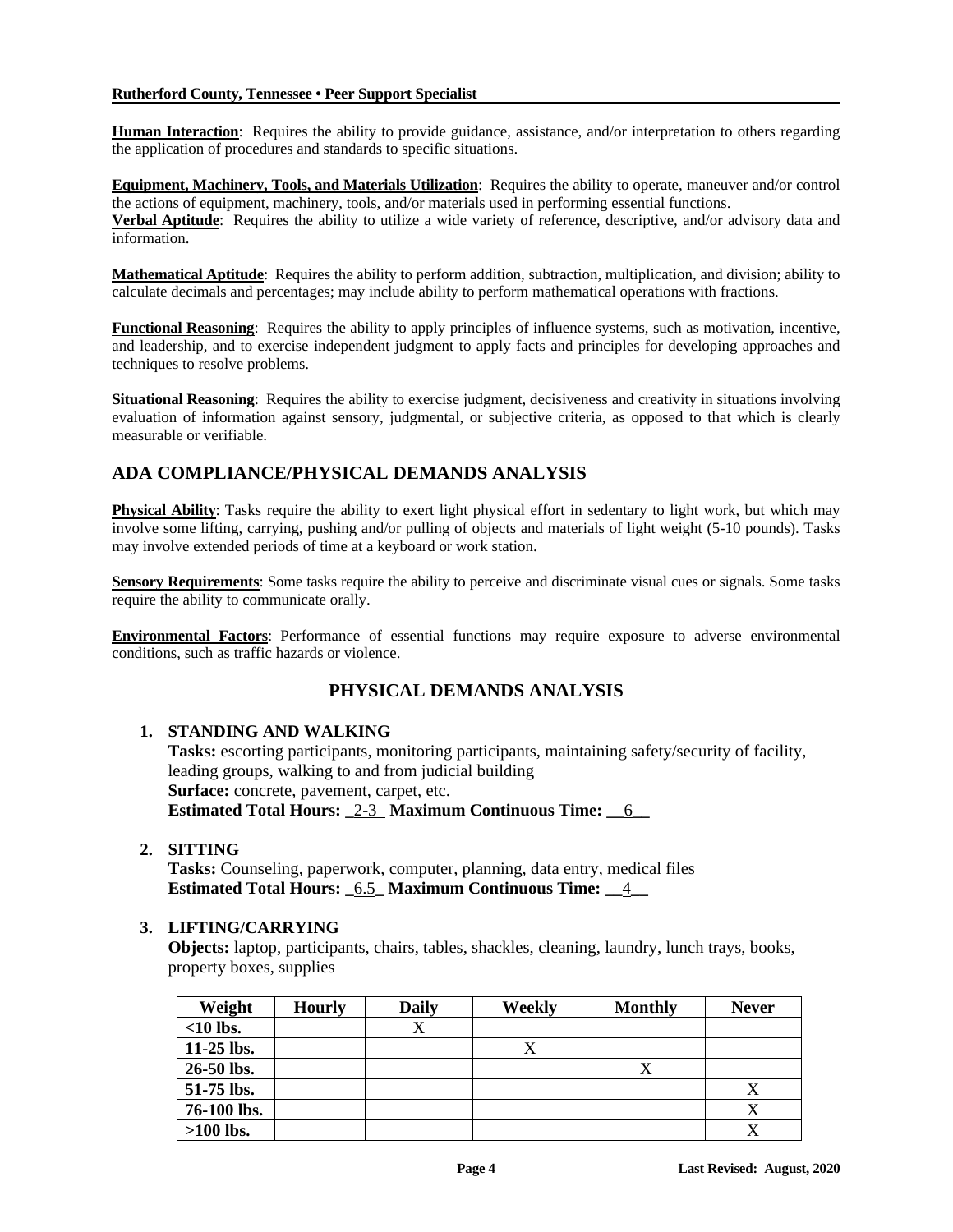## **4. PUSHING/PULLING**

**Objects:** doors, desk drawers, filing cabinets drawers, dolly **Height of hands above floor during push:** waist high, above head, knee

# **5. CLIMBING**

**Tasks:** stairs, searches **Device:** stairs, vehicles **Height:** 6 flights **Frequency:** daily

# **6. BENDING/SQUATTING/KNEELING Tasks:** filing and inventory **Frequency:** weekly

#### **7. REACHING**

**Hands Used:** RIGHT LEFT **BOTH X**

| <b>Distance</b> | <b>Direction</b> | Frequency | <b>Duration</b> | Avg. Weight      |
|-----------------|------------------|-----------|-----------------|------------------|
| $0 - 20$        |                  | Dailv     | $< 10$ minutes  | Less than 5 lbs. |
| $21 - 36$       |                  | Rarelv    | 10 minutes      | Less than 5 lbs. |

# **8. WORK CONDITIONS**

| <b>Exposure to</b>                   | Yes | N <sub>0</sub> |
|--------------------------------------|-----|----------------|
| <b>Hot Temperatures</b>              | X   |                |
| <b>Cold Temperatures</b>             | X   |                |
| <b>Sudden Changes in Temperature</b> | X   |                |
| <b>Noise</b>                         | X   |                |
| <b>Fumes</b>                         | X   |                |
| <b>Cramped Quarters</b>              | X   |                |
| <b>Cold Surfaces</b>                 | X   |                |
| <b>Hot Surfaces</b>                  | X   |                |
| <b>Sharp Edges</b>                   |     | X              |
| <b>Vibration</b>                     |     | X              |
| <b>Fluorescent Lighting</b>          | X   |                |
| <b>Computer Monitor Screen Glare</b> | X   |                |

| <b>Inside Building</b> | $\%$ of time |
|------------------------|--------------|
| Outside                | % of time    |

## **9. OTHER JOB DEMANDS**

| <b>Does Job Require</b> | Yes | N <sub>0</sub> |
|-------------------------|-----|----------------|
| <b>Crawling</b>         |     | Х              |
| <b>Jumping</b>          |     | X              |
| <b>Lying on Back</b>    |     | X              |
| <b>Lying on Stomach</b> |     |                |
| <b>Twisting</b>         |     |                |
| <b>Sweeping/Mopping</b> |     |                |
| <b>General Cleaning</b> |     |                |
| <b>Handling Trash</b>   |     |                |